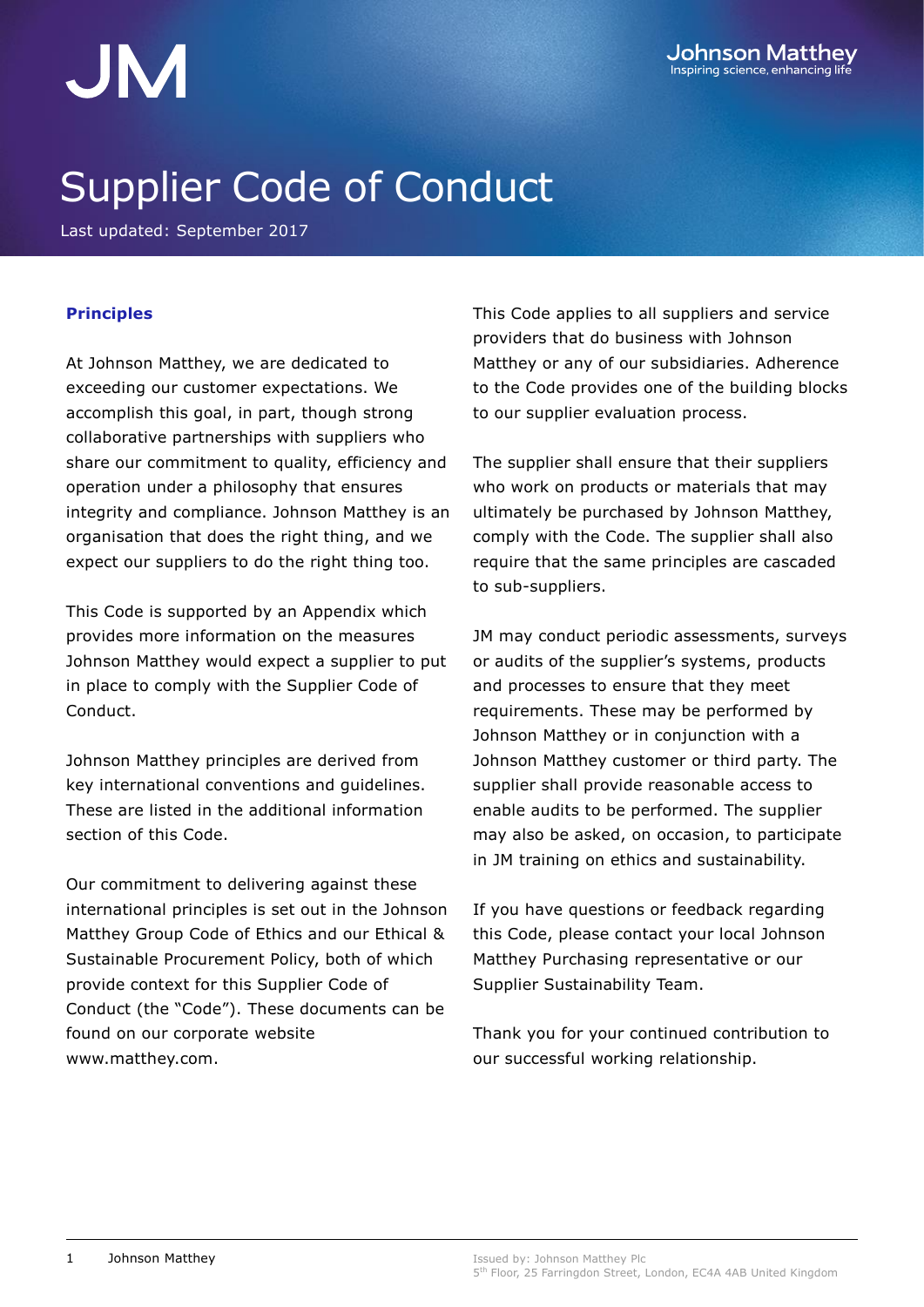#### **1. Health and Safety**

As a minimum, suppliers are required to comply with all applicable laws and regulations relating to health and safety matters<sup>1</sup>.

The supplier shall implement an appropriate structured health and safety management system which is supported by a clear commitment from management<sup>2</sup>. Steps must be taken to assess working environments, working processes and any other areas controlled by the supplier (e.g. accommodation, car-parks) for health and safety hazards<sup>3</sup>. Health and safety control measures shall be in place to protect the well-being of workers and anyone else who might be impacted by the suppliers' activities<sup>4</sup>. These measures shall include, but are not limited to, accident and near miss investigation<sup>5</sup>, equipment management<sup>6</sup>, contractor management<sup>7</sup>, training<sup>8</sup>, personal protective equipment<sup>9</sup> and plans for responding to emergencies<sup>10</sup>.

The supplier shall respect workers' rights to withdraw from the workplace when the worker/s has reason to believe their health and safety is in imminent danger<sup>11</sup>.

Materials supplied to Johnson Matthey shall not contain any substance which is prohibited by legislation or regulation applicable in the supplier's country of operation or into which the material may be supplied.

The supplier shall provide appropriate hazard and safety information related to any materials supplied, usually in the form of a Safety Data Sheet "SDS"<sup>12</sup>.

#### **2. Environmental Standards and Sustainability**

As a minimum, suppliers are required to comply with all applicable laws, regulations and permits to operate, relating to environmental matters $^{13}$ .

Suppliers shall have a system for managing compliance and minimising environmental  $impact<sup>14</sup>$ . The system should include, but not be limited to, management of materials in a way that prevent escape to the environment $15$  and plans to address emergencies affecting the environment<sup>16</sup>.

#### **3. Human Rights and Labour Practices**

As a minimum, suppliers are required to comply with all applicable laws and regulations regarding working conditions and labour standards<sup>17</sup>.

The supplier shall not use enslaved or involuntary labour of any kind and shall comply with all laws preventing child labour. The supplier shall not allow workers under the age of 18 to work during the night shift or be involved in any hazardous work $^{18}$ .

The supplier shall adhere to all applicable laws regarding working hours, wages, social security payments, overtime payments, paid annual leave and other leave e.g. for sickness. Overtime shall be voluntary. Employees shall be provided with written information about their employment conditions<sup>19</sup>.

The supplier should not discriminate directly or indirectly against its employees due to their protected characteristics as specified in national law.

Issued by: Johnson Matthey Plc 5<sup>th</sup> Floor, 25 Farringdon Street, London, EC4A 4AB United Kingdom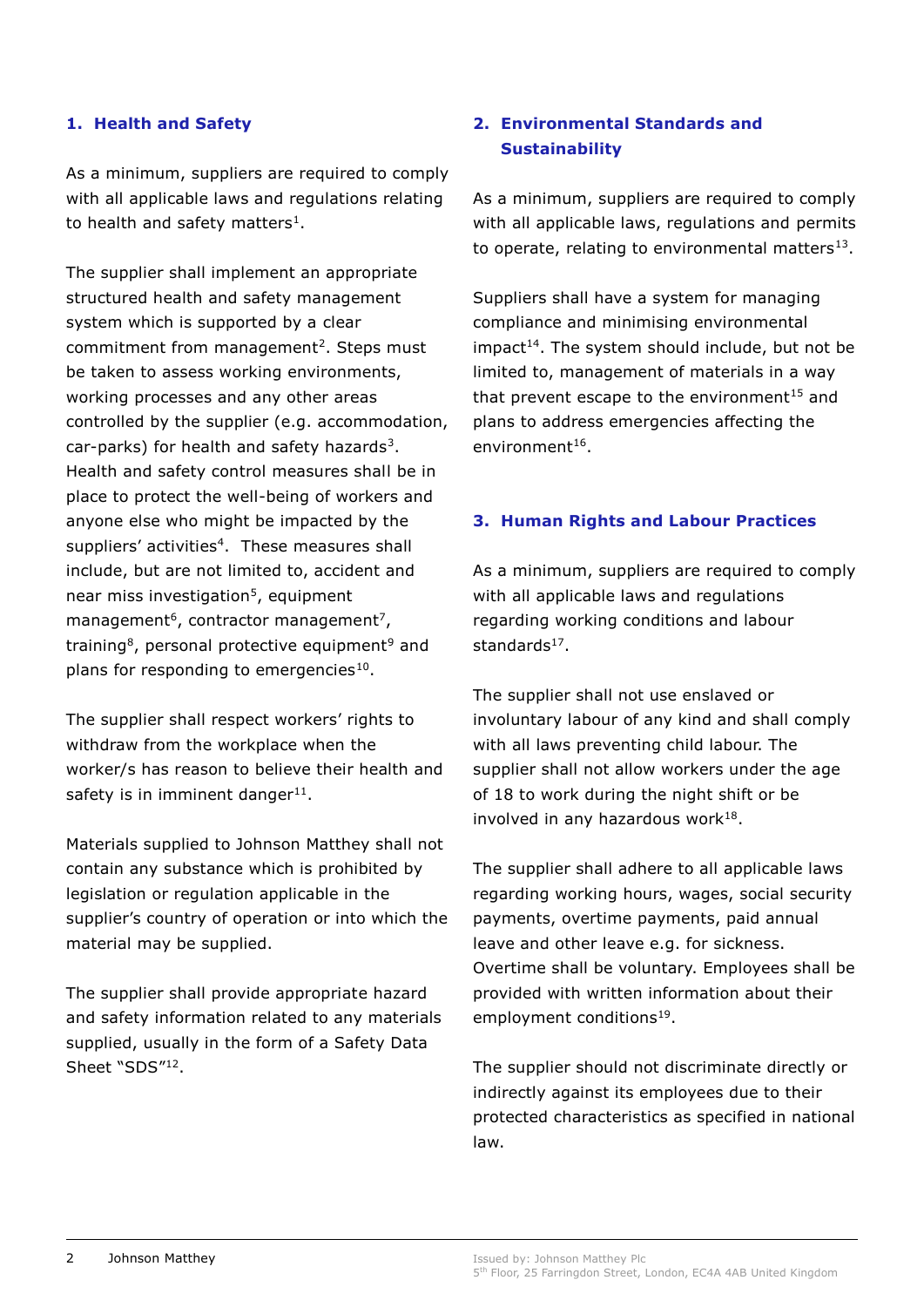The supplier shall prohibit all physical and verbal abuse or discipline, the threat of physical abuse, mental coercion, sexual or other harassment and any other forms of intimidation<sup>20</sup>.

The supplier shall respect any employee legislative rights to freedom of association, collective bargaining, to join a trade union and any other rights provided for by national law<sup>21</sup>.

The supplier shall ensure that the same standards of labour protection are applied to all of their workers including temporary workers and workers who are employed through labour agencies<sup>22</sup>.

#### **4. Business Ethics**

The supplier shall conduct its business in an ethical and fair manner and operate in full compliance with international, national and local laws and regulations that are applicable to its business operations including, but not limited to $23$ :

- anti-bribery and corruption laws and regulations,
- anti-trust and fair competition laws and regulations, and
- export and trade control laws and regulations.

#### **5. Additional Information**

Johnson Matthey is committed to adhering to the following conventions and standards:

- The International Labour Organization's Conventions
- The United Nations Convention against Corruption

The Universal Declaration of Human Rights.

In addition, Johnson Matthey follows the principles set out in:

- The Global Sullivan Principles of Social Responsibility
- The United Nations Guiding Principles on Business & Human Rights (the "Ruggie" Principles)
- The United Nations Global Compact
- The Ethical Trading Initiative Base Code for labour standards.

#### **Footnotes**

Footnotes refer to clauses in the appendix:

- 1. Appendix 1.1
- 2. Appendix 1.2
- 3. Appendices 1.4, 1.6 4. Appendices 1.4, 1.8, 1.13
- 5. Appendix 1.3
- 6. Appendix 1.5
- 7. Appendix 1.9
- 8. Appendix 1.11 9. Appendix 1.10
- 10. Appendix 1.7
- 11. Appendix 1.12
- 12. Appendix 1.15
- 13. Appendix 2.1
- 14. Appendix 2.2
- 15. Appendix 2.4 16. Appendices 1.7, 2.3
- 17. Appendix 3.1
- 18. Appendix 3.2
- 19. Appendix 3.3
- 20. Appendix 3.5 21. Appendix 3.4
- 22. Appendix 3.1
- 23. Appendix 4.1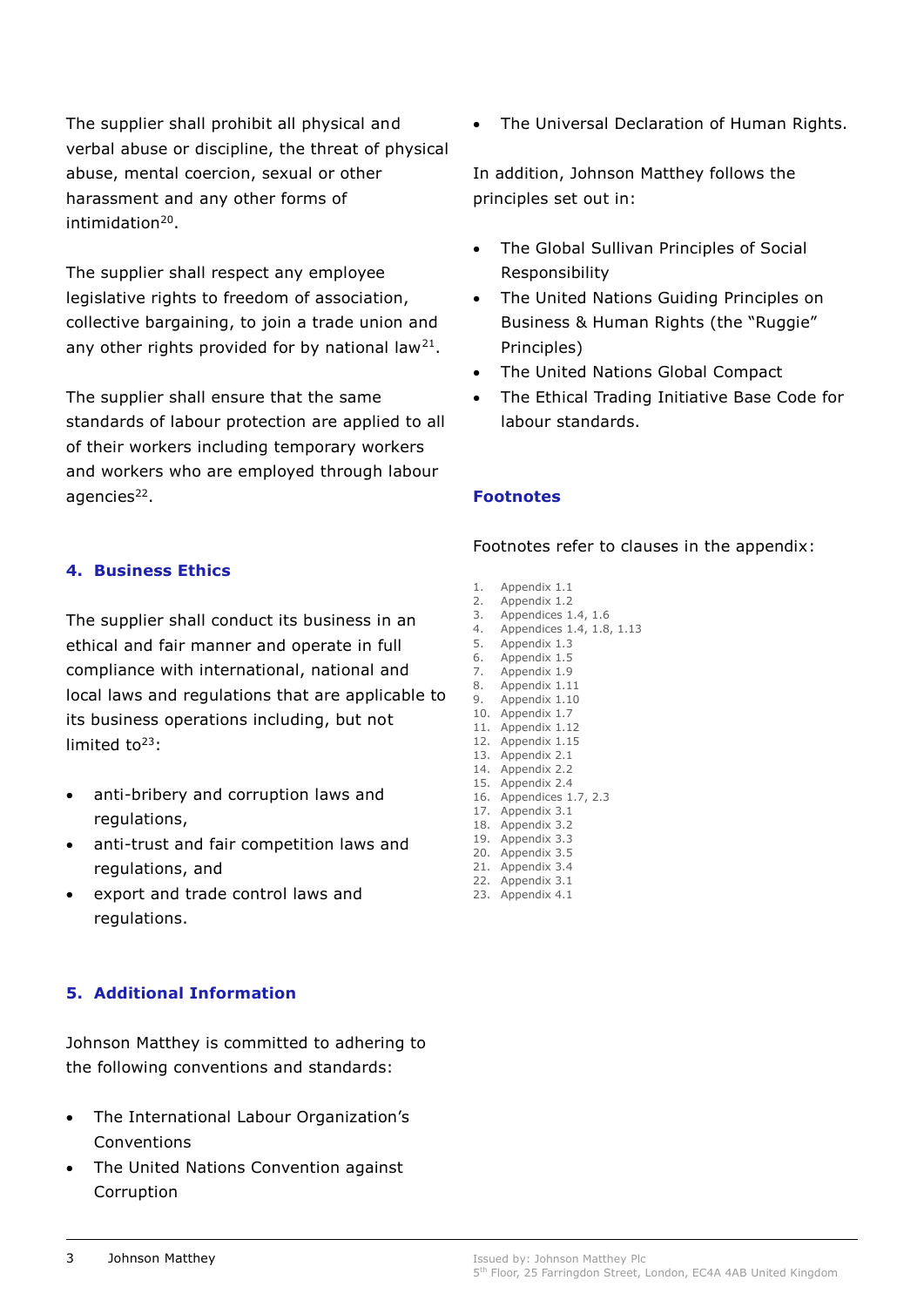# JM<br>Appendix

This appendix is intended to be used as a supplement to the principles in the Johnson Matthey Supplier Code of Conduct. It provides information on the management system elements Johnson Matthey would expect a supplier to put in place in order to comply with the Supplier Code of Conduct.

It is not intended to be an exhaustive list of requirements and does not include all policies, processes, controls or other implementation measures that might be put in place by the supplier. The appendix sets out Johnson Matthey's general expectations but we encourage our suppliers to exceed these wherever possible.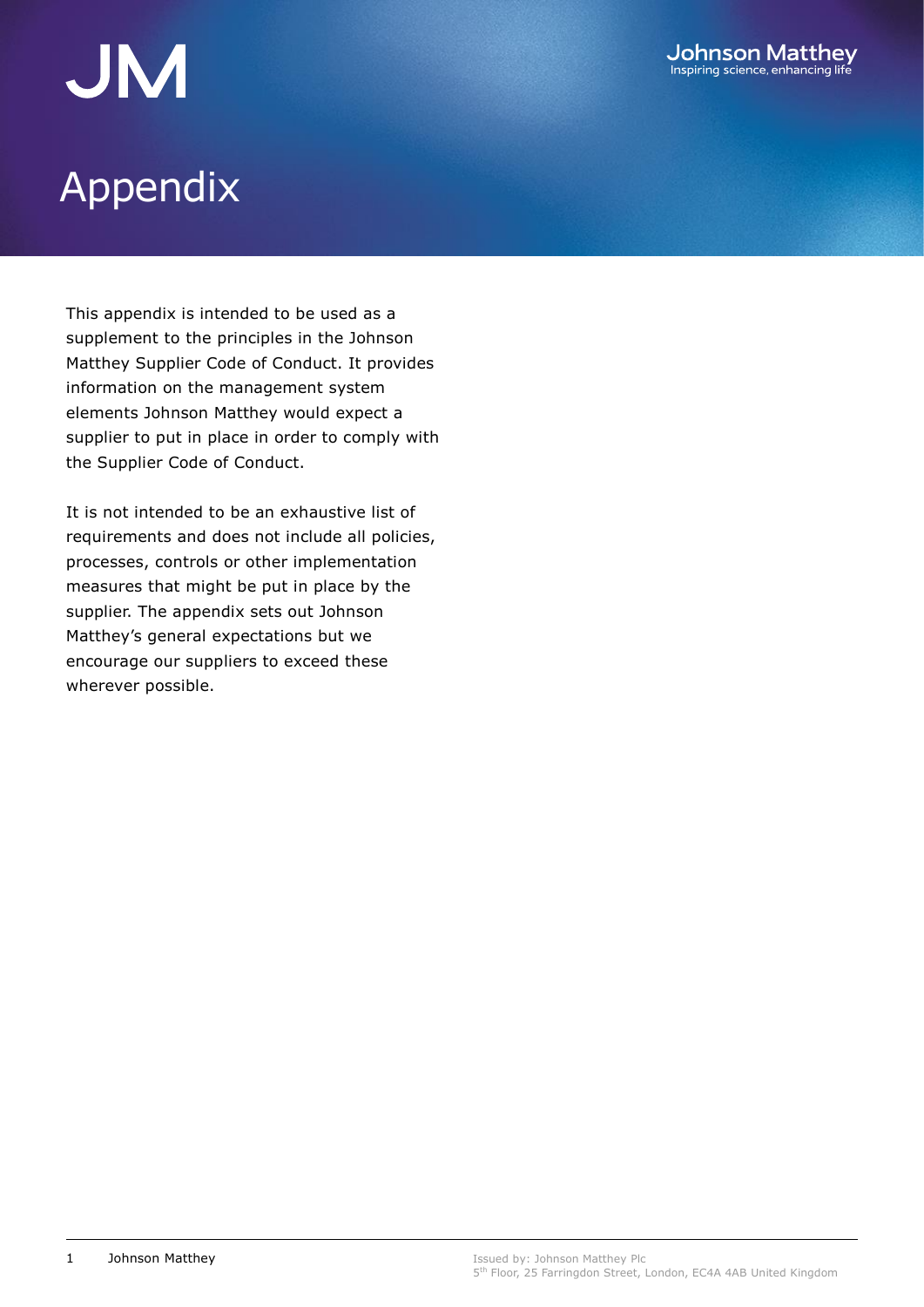#### **1. Health and Safety**

#### **1.1. Compliance with Applicable Laws**

The supplier shall comply with all applicable laws regarding working conditions, including worker health and safety, hygiene and sanitation, fire safety, risk protection, and electrical, mechanical and structural safety, by implementing a structured health and safety management system.

#### **1.2. Management Commitment**

The supplier shall set a policy and objectives for health and safety. They shall appoint a competent qualified health and safety responsible person who shall report to an appropriate level within the supplier's organisation.

#### **1.3. Investigation and Reporting of Accidents and Incidents**

The supplier shall put in place processes to record and investigate accidents, near misses and first aid events, including rootcause analysis in order to prevent reoccurrence. Suppliers are prohibited from fining employees for having or reporting accidents or near misses.

#### **1.4. Safe Working Environment**

The supplier shall assess its work environments for health and safety hazards and eliminate, control or otherwise mitigate identified risks. These assessments shall take into account all activities that have the potential to impact any person having access to the workplace or other areas

owned / controlled by the supplier e.g. accommodation.

The supplier shall consider the design of work areas, processes, installations, machinery / equipment, operating procedures and work organization, in relation to protecting the safety, health and well-being of their workers.

The supplier shall monitor its working environments to assess the exposure of workers and visitors to occupational health hazards including, but not exclusively, noise, dust and fumes. Where excessive noise levels are found the supplier shall eliminate the source of the noise or provide hearing protection for workers as appropriate. As a minimum, the supplier must be compliant with relevant legislation.

The supplier should review its working environments to check that they are correctly lit, ventilated and free from temperature extremes in line with the appropriate legislation/guidance.

#### **1.5. Equipment Management**

The supplier shall ensure that production and associated machinery is equipped with appropriate operational safety devices, and shall be maintained, inspected and serviced on a regular basis. The supplier should implement and communicate a lockout-tagout programme such that all machinery and equipment is to be shut off, locked and tagged as appropriate when maintenance or service work is performed.

Issued by: Johnson Matthey Plc 5<sup>th</sup> Floor, 25 Farringdon Street, London, EC4A 4AB United Kingdom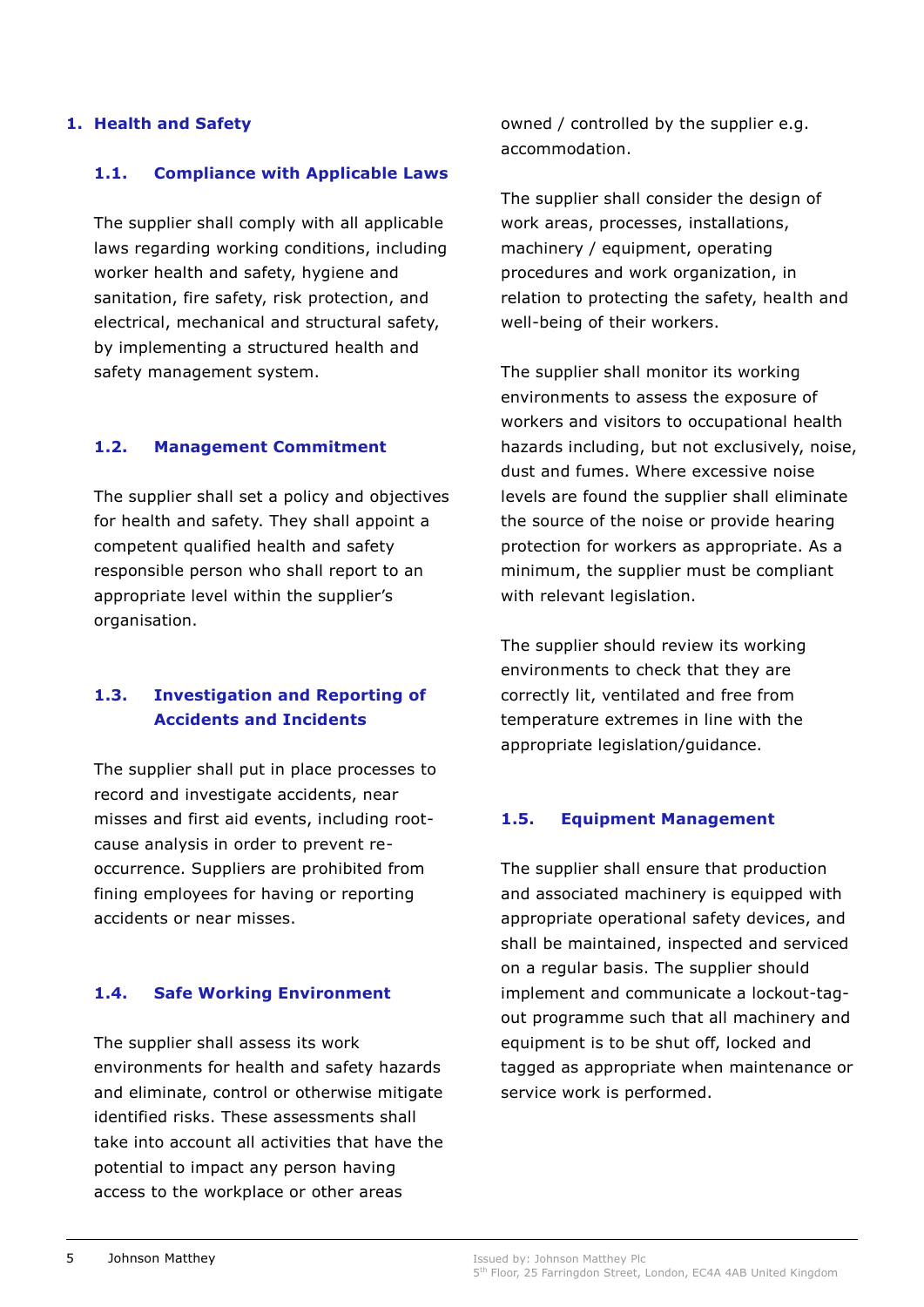#### **1.6. Risk Assessments**

The supplier shall complete and document health and safety risk assessments and communicate the results of such risk assessments to all relevant parties. These assessments shall be completed by a competent person and include:

- identification of potential hazards,
- identification of those who may be harmed,
- how this harm may occur,
- a defined scoring system for likelihood and severity, and
- control measures that are in place to eliminate or reduce the risks identified.

The supplier must be able to demonstrate that effective controls have been put in place for process safety and that appropriate assessments of these risks have been completed.

### **1.7. Emergency Preparedness and Response**

The supplier shall identify the potential for emergency situations that threaten human health or the environment and put in place procedures to respond to such emergency situations. Procedures should prioritise the health and safety of all relevant parties and environmental protection. The supplier shall periodically test these procedure(s) and review its emergency response planning effectiveness in particular, after the occurrence of accidents or emergency situations and/or on at least an annual basis.

The supplier shall provide and clearly identify adequate building exits, according to the size of the buildings and number of workers present, to allow for the evacuation of buildings in an orderly fashion in the event of a fire or other emergency. The supplier shall provide fire alarms and adequate fire suppression equipment for each area of their site used by people working for or visiting the supplier.

#### **1.8. Fitness for Work**

The supplier shall have strict policies that prohibit the use of illegal drugs or consumption of alcohol in its work environments and prohibit impaired employees from working.

#### **1.9. Contractor Management**

The supplier shall have a process in place to manage the health and safety of activities performed by contractors. The supplier should have a contractor management and permit-to-work program in place.

#### **1.10. Provision of Personal Protective Equipment**

Appropriate personal protective equipment (e.g. gloves, steel-toed shoes or boots, safety glasses, goggles, hearing and respiratory protection) shall be used where applicable, as identified through the supplier's risk assessment, and to meet the needs of legal compliance. This equipment shall be made available to workers at no cost and maintained in a suitable condition. Provisions shall be made for storing such equipment in a hygienic manner.

Issued by: Johnson Matthey Plc 5<sup>th</sup> Floor, 25 Farringdon Street, London, EC4A 4AB United Kingdom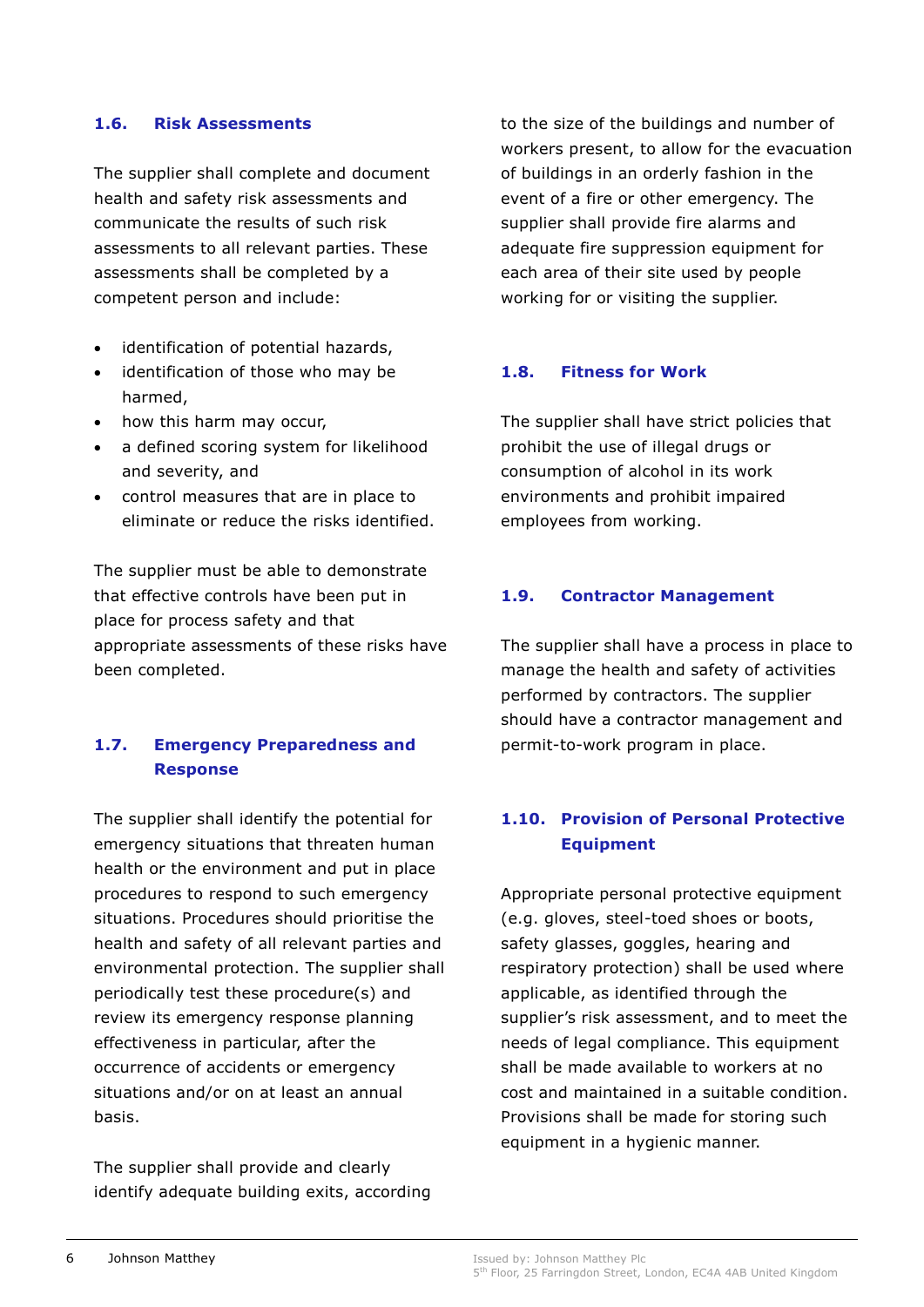#### **1.11. Training**

The supplier shall provide specific recorded health and safety training to its workers including employees, contractors, agency staff, visitors etc. - as appropriate to their roles and retain records of such training.

#### **1.12. Employee Involvement**

The supplier should consider how to include employees in decision making about health and safety and shall comply with all relevant legislation on employee involvement.

The supplier shall respect workers' rights to withdraw from the workplace when s/he has reason to believe their health and safety is in imminent danger.

#### **1.13. Employee Wellbeing**

The supplier shall provide safe and accessible drinking water for all workers and allow reasonable access to sanitary toilet facilities throughout the working day. A safe and sanitary place shall be provided for workers' break periods and, if appropriate, sanitary facilities for food storage shall be provided. Where accommodation is provided for workers, conditions should be in accordance with legislation.

### **1.14. Communication of Health, Safety and Environment Information to Johnson Matthey**

The supplier shall inform JM within a timely manner, of any accidents leading to loss of life or any regulatory fine, prosecution of health and safety or environmental failure.

#### **1.15. Raw Materials and Substances of Concern**

Materials supplied to Johnson Matthey shall not contain any substance which is prohibited by legislation or regulation applicable in the supplier's country of operation or into which the material may be supplied. The supplier shall review appropriate restricted substance lists and inform JM of any substances that are prohibited or declarable when contained in material supplied to JM.

The supplier shall provide appropriate hazard and safety information related to any materials supplied, usually in the form of a Safety Data Sheet "SDS".

Issued by: Johnson Matthey Plc 5<sup>th</sup> Floor, 25 Farringdon Street, London, EC4A 4AB United Kingdom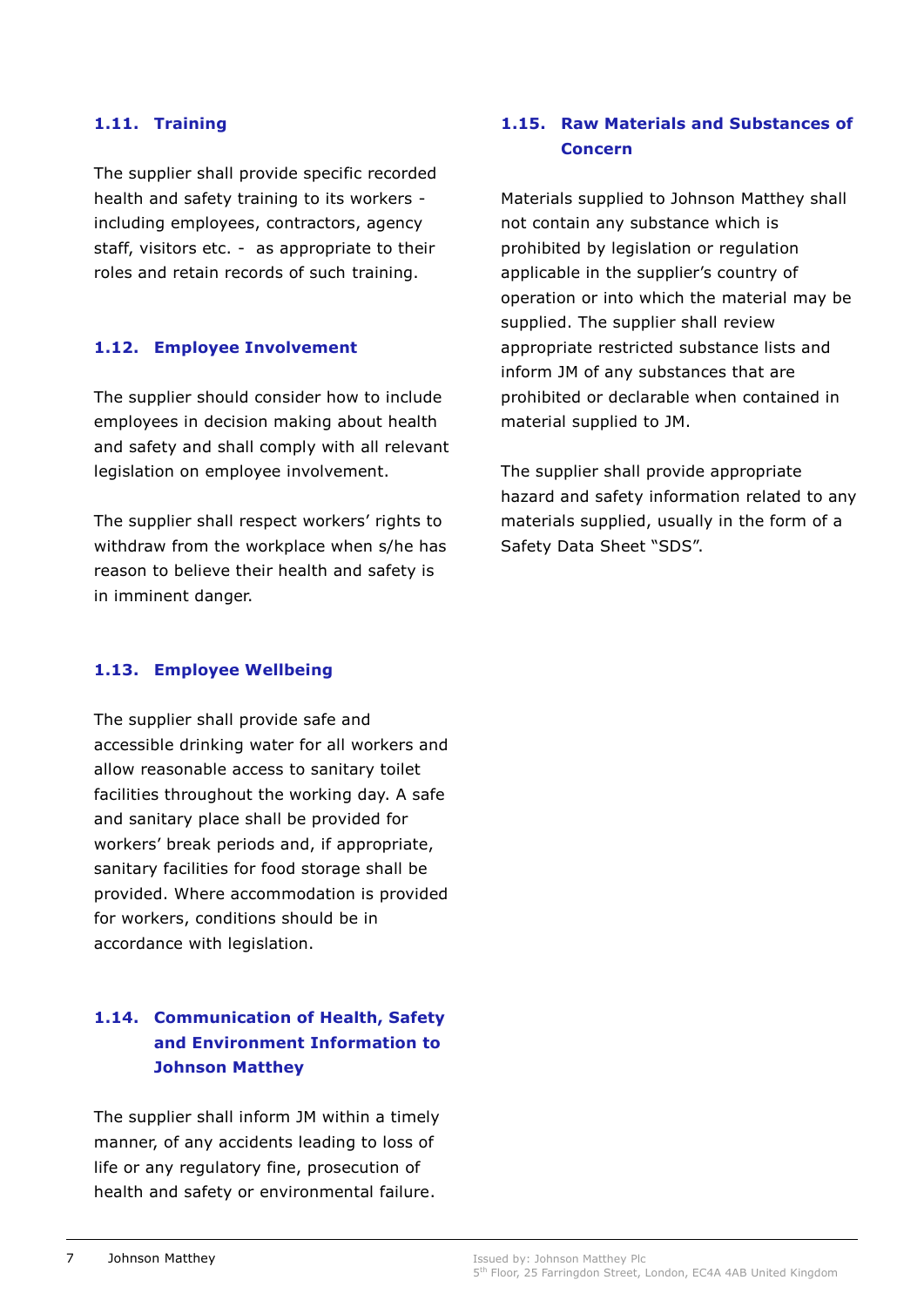### **2. Environmental Standards and Sustainability**

#### **2.1. Compliance with Applicable Laws**

The supplier shall comply with all applicable environmental laws, regulations, permits and standards that apply to their business.

#### **2.2. Management of Environmental Impact**

The supplier should manage compliance, minimise environmental impact and drive continual improvement through the implementation of a suitable environmental management system.

#### **2.3. Environmental Impact on Communities**

The supplier should make provisions for notifying the local community / authorities in case of accidental discharge or release of hazardous materials into the environment, or in the case of any other environmental emergency.

#### **2.4. Management of Materials**

The supplier shall store hazardous and combustible materials in safe, secure and ventilated areas in such a manner that they cannot escape or be accidentally released into the environment. Incompatible materials should be stored separately.

All waste shall be stored to prevent its escape to the environment and disposed of in a safe and legal manner. The supplier is

expected to have full traceability of waste to the final point of disposal.

#### **2.5. Monitoring and Measurement**

The supplier should develop robust means by which they identify and monitor the environmental impacts of their activities. They should consider their use of materials and resources, their waste, discharges and emissions and seek to understand and reduce their impact on the environment. Specifically, the supplier should consider taking action, where relevant, to control their:

- energy use and greenhouse gases (GHG) emissions,
- ozone-depleting compounds in a manner that meets standards such as the Montreal Protocol,
- acid gases such as SOx and NOx, and other emissions to air,
- water consumption,
- discharges to water,
- public nuisance emissions such as noise, odour, dust emissions, light and vibrations,
- management and disposal of waste, using the concept of the "waste hierarchy", which promotes reuse and recycling and where disposal is the least desired outcome, and
- impacts on biodiversity.

Johnson Matthey may ask the supplier to provide data on its greenhouse gas (GHG) emissions through the Supply Chain section of the Carbon Disclosure Project, or through an annual questionnaire.

Issued by: Johnson Matthey Plc 5<sup>th</sup> Floor, 25 Farringdon Street, London, EC4A 4AB United Kingdom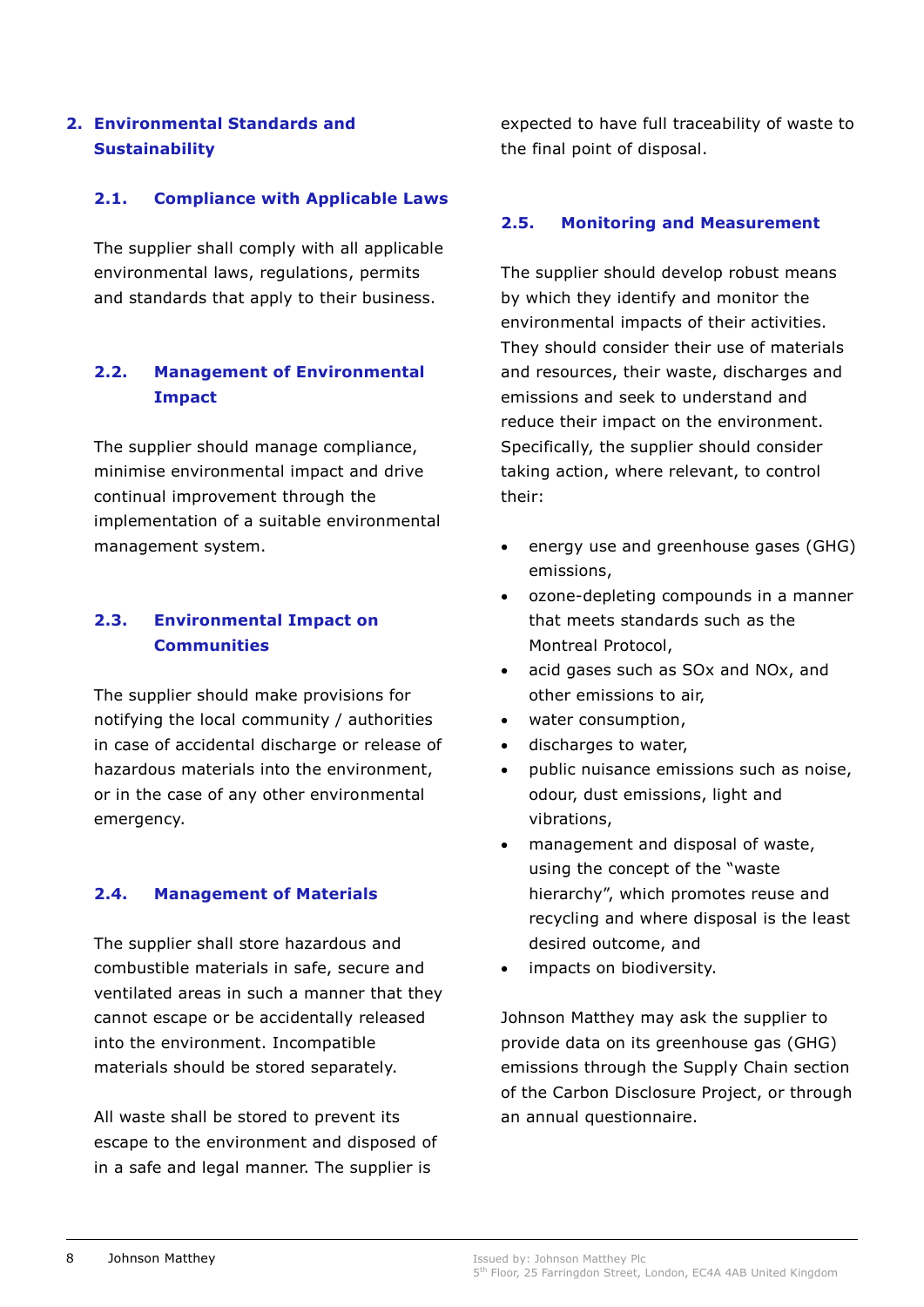#### **3. Human Rights and Labour Practices**

#### **3.1. Working Conditions and Labour Standards**

The supplier shall comply with all applicable international conventions and national laws regarding working conditions and labour standards.

The supplier shall ensure that the same conditions are applied to all of their workers including temporary and workers who are employed through labour agencies.

#### **3.2. No Forced or Child Labour**

The supplier shall not use enslaved or involuntary labour of any kind, including prison labour or debt bondage. The supplier shall not be involved in human trafficking. The supplier shall not use corporal punishment, physical or psychological abuse, threats of violence, or other forms of physical or mental coercion. No original copies of employee identification documents (e.g. identity papers or passports) shall be held by the supplier. There should not be unreasonable restrictions on the ability of workers to enter or exit the workplace.

The supplier shall comply with all laws preventing child labour. Only workers who meet the applicable minimum legal age requirements in the country where they are working, or are at least 15 years old and are over the age for completion of compulsory education, whichever is greater, may be hired by the supplier. The supplier shall not allow workers under the age of 18 to work during the night shift or be involved in any hazardous work as specified in ILO

Convention 182 and as determined by national law.

#### **3.3. Wages, Benefits and Working Hours**

The supplier shall adhere to all applicable laws regarding working hours, wages, social security payments and overtime payments. Workers shall be paid at least the minimum legal wage. Where there is no legislated minimum wage, a wage that meets local industry standards shall be paid. Wages shall be paid promptly and in full.

The supplier shall conduct operations in ways that limit working hours and overtime to a level that ensures humane, safe and productive working conditions. All overtime shall be voluntary. Workers shall receive necessary time off, paid annual leave and holidays, as required by local law. Employees shall be provided with at least one day off in every seven-day period or, where allowed by national law, two days off in every fourteen-day period.

All employees shall be provided with written and understandable information about their employment conditions in respect to wages, benefits and working hours before they enter employment.

Deductions from wages as a disciplinary measure shall not be permitted nor shall any deductions from wages not provided for by national law be made without the expressed permission of the worker concerned. Disciplinary measures should be based on a documented disciplinary procedure that is communicated to all staff. All incidences of disciplinary measures being applied should be recorded.

Issued by: Johnson Matthey Plc

<sup>5&</sup>lt;sup>th</sup> Floor, 25 Farringdon Street, London, EC4A 4AB United Kingdom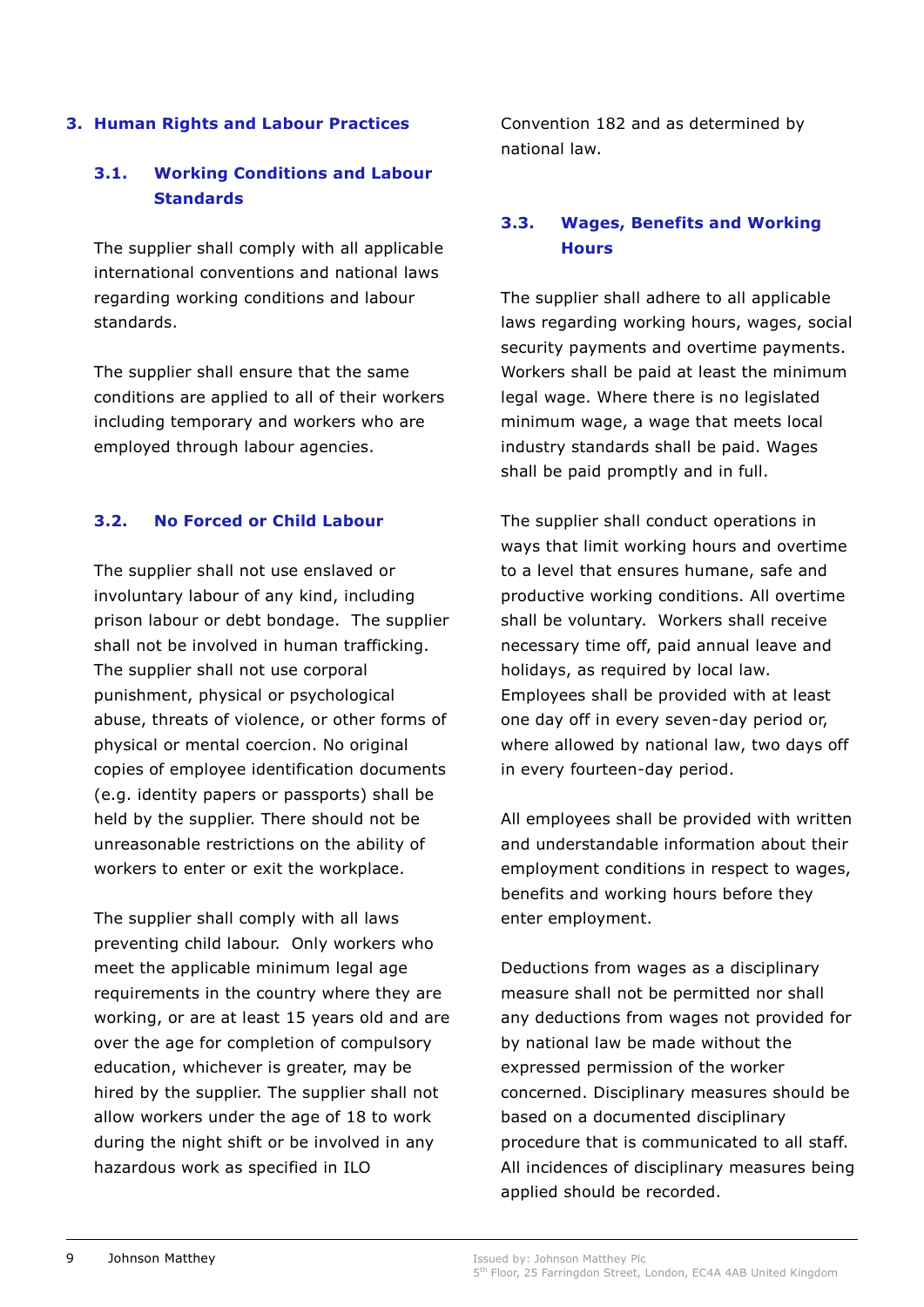#### **3.4. Commitment to Freedom of Association**

The supplier shall respect employees' freedom of association, right to collective bargaining, right to join a trade union and all other workplace rights as mandated by legislation. Employees shall not be subject to discrimination based on that choice. Where there is legislation that mandates the election of work representatives or the establishment of joint consultative mechanisms the supplier shall make sure these are in place.

The supplier shall adopt an open attitude towards the activities of trade unions and their organisational activities. Workers' representatives shall not be discriminated against and shall have access to carry out their representative functions in the workplace.

#### **3.5. Discrimination and Harassment**

The supplier shall comply with all local laws and regulations with regard to unlawful discrimination.

The supplier shall not discriminate directly or indirectly against its employees in practices related to hiring, compensation, access to training, promotion, termination or retirement or any other operational activity based on their race, caste, national origin, religion, age, disability, gender, marital status, sexual orientation, union membership, political opinion or affiliation, or HIV/AIDS status or any other characteristics that might give rise to discrimination.

The supplier shall prohibit all physical abuse or discipline, the threat of physical abuse, sexual or other harassment and verbal abuse or any other forms of intimidation.

The supplier shall protect employee privacy whenever the company gathers personal information for a legitimate use. The rights and dignity of workers will be considered when making provision for site security measures e.g. security guards, CCTV.

The supplier shall have a formal grievance mechanism for workers to report incidents of harassment, abuse, breaches of privacy or other concerns. This mechanism should be communicated to all workers. All grievance reports should be investigated and, where appropriate, action taken to redress the situation and prevent further occurrences.

In addition, suppliers should avoid practices that promote or support mistreatment of members of the wider community in which they operate.